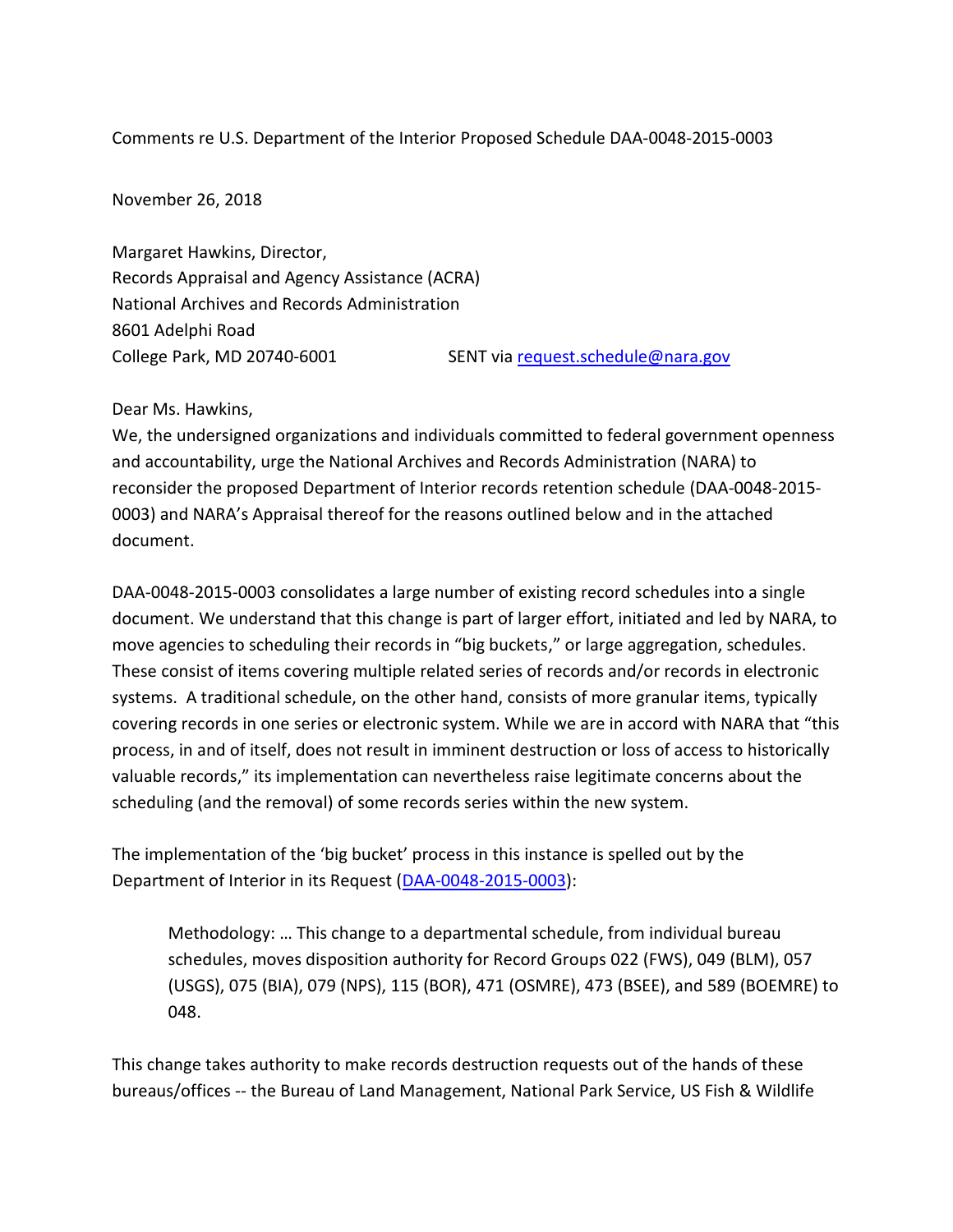Service, US Geological Survey, Bureau of Safety and Environmental Enforcement, and Bureau of Indian Affairs -- and puts that authority solely in the office of the Secretary of Interior (record group 048).

It is of great concern that this authority would be removed from the bureaus where the subject area specialists (including records specialists) reside and placed in the Office of a political appointee.

The Department of the Interior (DOI) has proposed a timeline by which to destroy an unspecified number of files spanning 200 records and the last 50 years, including those related to the management of natural resources—energy and minerals, fishing and wildlife, and national parks—and Native American affairs. $1$ 

Together, these agencies run the lion's share of public land use and Endangered Species Act programs in the U.S., including:

- Natural resource planning and development case files
- Operational mission records related to fish and wildlife species management
- Critical habitat designations
- Assessment reports and surveys
- Federal onshore and offshore production audits and inspections
- Energy lease applications and issued leases
- Energy resource analysis and evaluations
- Land use planning, activities, and permit records
- Land title, operations, and realty, and land status records
- Reciprocal use and license agreements
- Water analysis and water use permitting
- Non-historic water and power projects and facility records
- Water quality records.

In this regard, we point NARA to the submitted comments of the Emmett Environmental Law & Policy Clinic at Harvard Law School and signatories, in particular to *Several Categories of Documents Proposed for Destruction Should, Instead, Be Preserved* which notes categories of records that are highly likely to have significant administrative, legal, research, or other values that warrant permanent preservation, and *The Proposed Records Schedule Does Not Address DOI Recordkeeping Issues Previously Identified by NARA,* and also to the submitted comments and online communication<sup>2</sup> Dr. Megan Black.

As the vast majority of the Request has to do with records already designated Temporary, we want to note that such interim documents are the best record of the processes through which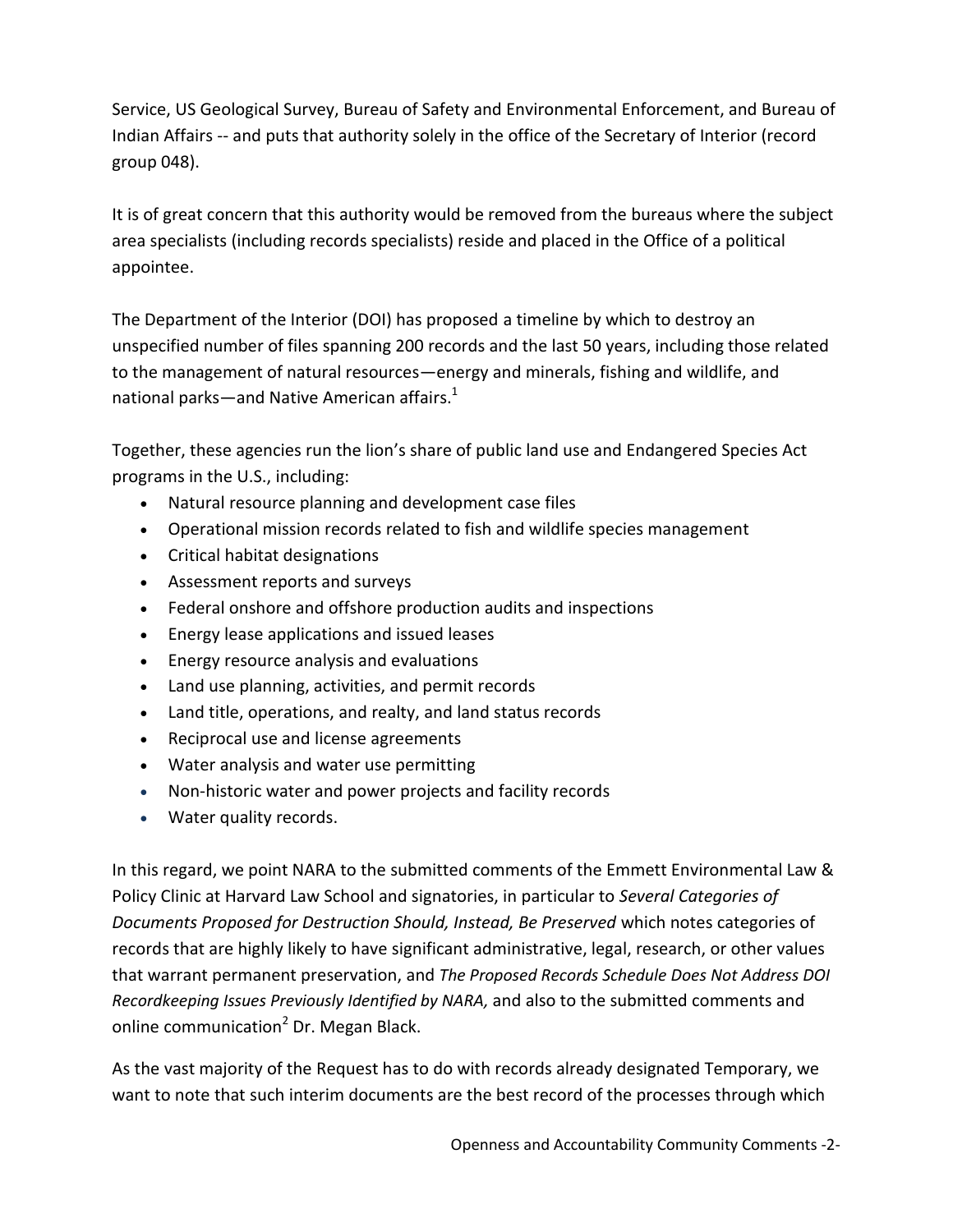government policies have been reached, and they are the best record of (a) historical processes of great interest to historians, (b) policies and practices of great interest to affected communities, and (c) influence on policy-making by interest groups, which in the past has proven to be of substantial import to legal proceedings involving the government. Thus, we are deeply concerned by the frequent statement in NARA's Appraisal Memo that the records under review "do not document significant actions of federal officials." As NARA is aware, the legal definition of Records (*44 U.S.C. Chapter 33* [§ 3301\)](https://www.archives.gov/about/laws/disposal-of-records.html#def) is

## RECORDS DEFINED.—

(1) IN GENERAL.—As used in this chapter, the term "records"—

(A) includes all recorded information, regardless of form or characteristics, made or received by a Federal agency under Federal law or in connection with the transaction of public business and preserved or appropriate for preservation by that agency or its legitimate successor as evidence of the organization, functions, policies, decisions, procedures, operations, or other activities of the United States Government or because of the informational value of data in them.

While the "actions of federal officials" are part of the "transaction of public business and preserved or appropriate for preservation by that agency or its legitimate successor as evidence of the organization, functions, policies, decisions, procedures, operations, or other activities of the United States Government," they certainly do not constitute the entirety of activities of the United States Government.

It is disturbing if this is now the standard NARA assessment of the scope of its and the agencies' responsibilities for the preservation of records, as it is not compliant with law. For the purposes of this Comment, we strongly urge NARA to reconsider the disposition timelines for those record series in which they have made this assessment. In particular:

Item 0001: Endangered Species Recovery Plan Files and Fish & Wildlife Data (incorporates 5 items from DOI crosswalk);

Item 0002: Critical Habitat (No Designation) Case Files;

Item 0003: Fish & Wildlife Coordination Act Reports and State Tagger Program Files (incorporates 4 items);

Item 0004: Fish & Wildlife Surveys, Critical Habitat Designation, and Revocation Case Files (incorporates 3 items);

Item 0005: Species Management Files;

Item 0007: Accounting, Compliance, and Administration Records: Federal Files (incorporates 56 items) and Item 0008: Accounting, Compliance, and Administration Records: Financial Reports/ Summaries;

Item 0009: Energy Application Case Files;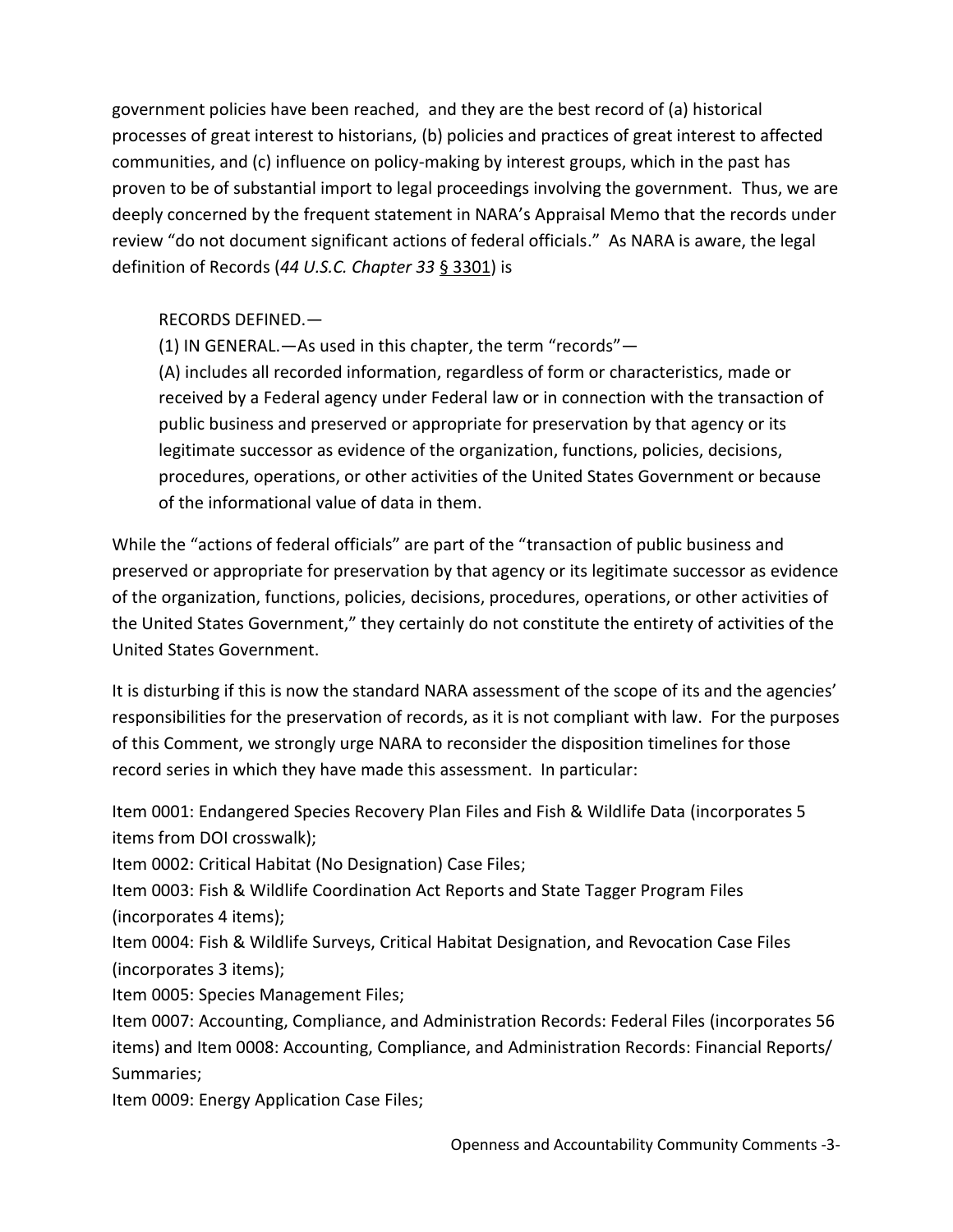Item 0010: Resource Lease Case Files and Power Management Agreements (incorporates 62 items);

Item 0011: Resource Analysis and Evaluation (incorporates 46 items);

Item 0020: Water Analysis and Water Use & Permitting (incorporates 8 items);

Item 0021: Non-Historic Water and Power Projects & Facilities (incorporates 5 items).

As you are aware, there is a high degree of interest in these records (and this Request). We are, therefore, especially troubled by the appraisers' use of the phrases "of interest" and "of value" to "NARA researchers." Indeed, in relation to Indian Trust fiduciary accounting (IFTA) records that had been previously authorized for permanent retention during the Cobell, et al. v. Salazar, et al., litigation (1996-2009), NARA states that "Now that this litigation has been settled, DOI and NARA are in agreement that, *while IFTA records possess long-term legal value*, they are not of interest to NARA researchers."(Emphasis added) It certainly seems that large numbers of researchers, including—but not limited to--legal, scientific, financial, environmental, are excluded from NARA's sense of its responsibility. This limitation is nowhere in the basic laws and authorities of NARA. (See also endnote 1)

Moreover, we note that "temporary" files—deemed by agency appraisers to be of "little to no research value" (see below) that do "not document significant actions of Federal officials"—are subject to increasingly narrow time horizons. Many temporary files have recommended holding periods from 0 to 5 years, while others earned a more robust and typical life span of 40 to 75 years. The former in particular would be held for arguably too narrow a time frame for researchers to meaningfully engage them.

We therefore urge NARA to reconsider its disposal judgments in all the instances in which the phrases noted above occur and, most particularly in the case of the IFTA records.

In the same discussion of the IFTA records, NARA made an additional statement that causes us concern:

In creating the DRS, the Department and bureau representatives have made a good faith effort to reschedule series (or portions of series) as temporary, where the records were found to lack continuing value as archival records. ...*During the appraisal, bureaus also notified NARA of series discovered to be obsolete and these have been removed from the crosswalk.* (Emphasis added)

In light of all the serious concerns noted above – and the assessments made in the referenced document by outside experts on the bureaus and the activities conducted by them– we request that the Department of Interior be directed to submit a new Request with "obsolete" series restored and that a new appraisal be undertaken by NARA.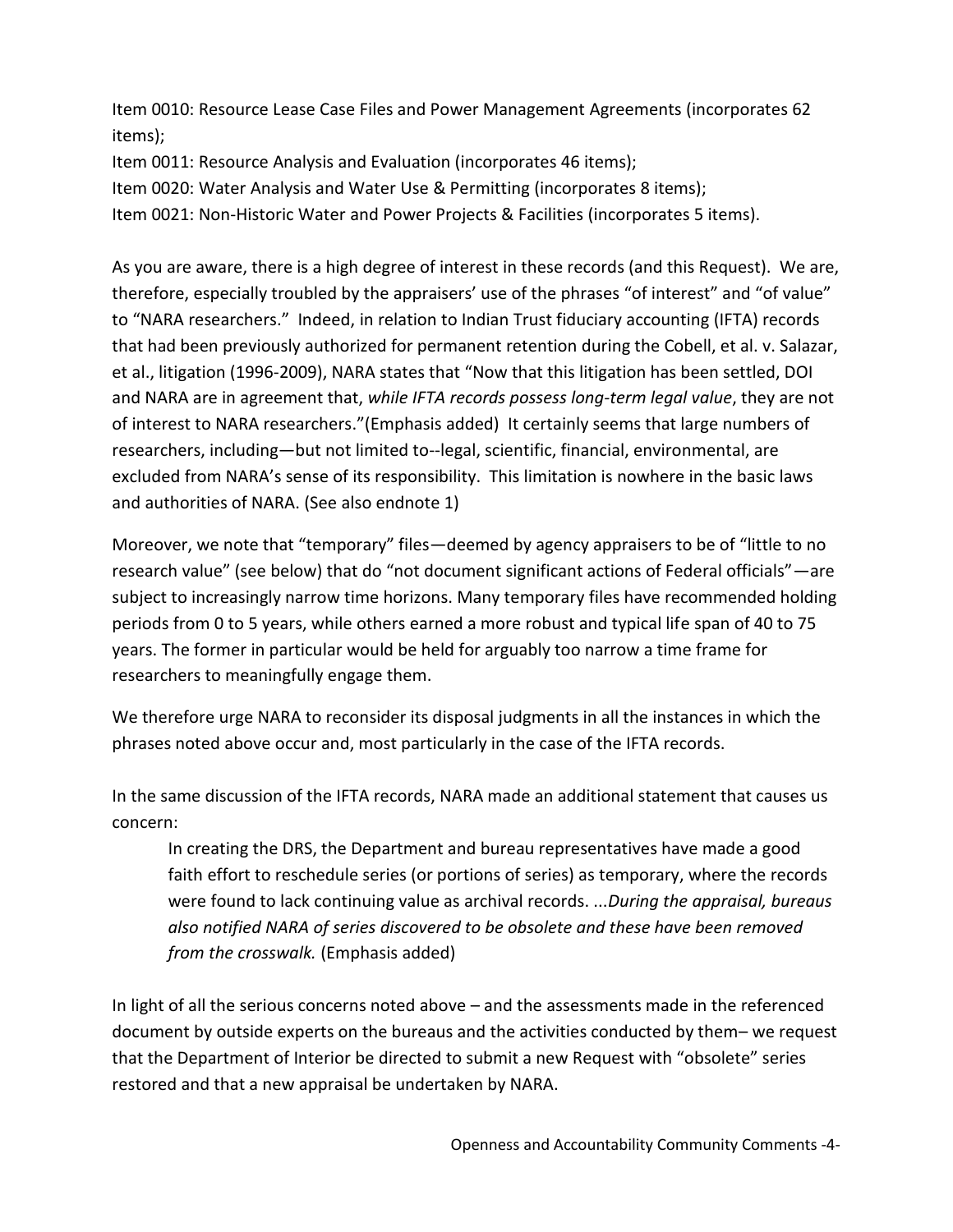Finally, and somewhat separately, we strongly urge NARA to undertake a vigorous and public outreach to the wide variety of stakeholders in the preservation of the records of "the organization, functions, policies, decisions, procedures, operations, or other activities of the United States Government or because of the informational value of data in them." This will entail and necessitate going well beyond the agencies and "NARA researchers." The process of identifying what records will be preserved and for what lengths of time (and in what formats) is excessively opaque and must be made apparent, all related documents must be made publicly available without a FOIA request, and the public must be given adequate time to process the information and to comment.

Sincerely,

l

**Organizations** Government Information Watch Demand Progress Free Government Information Defending Rights & Dissent Public Citizen FracTracker Alliance National Coalition for History Association of Research Libraries Rural Coalition Society of Professional Journalists Project On Government Oversight (POGO) Inter-university Consortium for Political and Social Research (ICPSR)

Individuals (affiliation included only for identification purposes): Alexander B. Howard Johanna Davidson Bleckman, ICPSR Margaret Levenstein, ICPSR Russ Kick, AltGov2 [\[altgov2.org\]](file:///C:/Users/ZZZZZZZZZZZZZZZZZZZZ/Documents/altgov2.org)

<sup>1</sup> Dr. Megan Black, *Appetite for Destruction? Making Sense of the Interior Department's Request to Destroy Files*, Cambridge Core blog, 5 November 2018[, http://blog.journals.cambridge.org/2018/11/05/appetite-for-destruction](http://blog.journals.cambridge.org/2018/11/05/appetite-for-destruction-making-sense-of-the-interior-departments-request-to-destroy-files/)[making-sense-of-the-interior-departments-request-to-destroy-files/](http://blog.journals.cambridge.org/2018/11/05/appetite-for-destruction-making-sense-of-the-interior-departments-request-to-destroy-files/) ...the request promises to obscure from view departmental activities related to Native American land and assets. The request includes files from the landmark class-action lawsuit *Cobell, et al. v. Salazar* (2009), in which Native Americans charged DOI and the Department of Treasury with mismanaging Indian trust funds, securing a settlement of an astonishing \$3.4 billion. As NARA and DOI officials examined these files, they agreed that while they "possess long term legal value, they are *not* of interest to NARA researchers." Yet it is also unclear when cross-referencing the memo with the schedule which *Cobell* files precisely are slated to go.